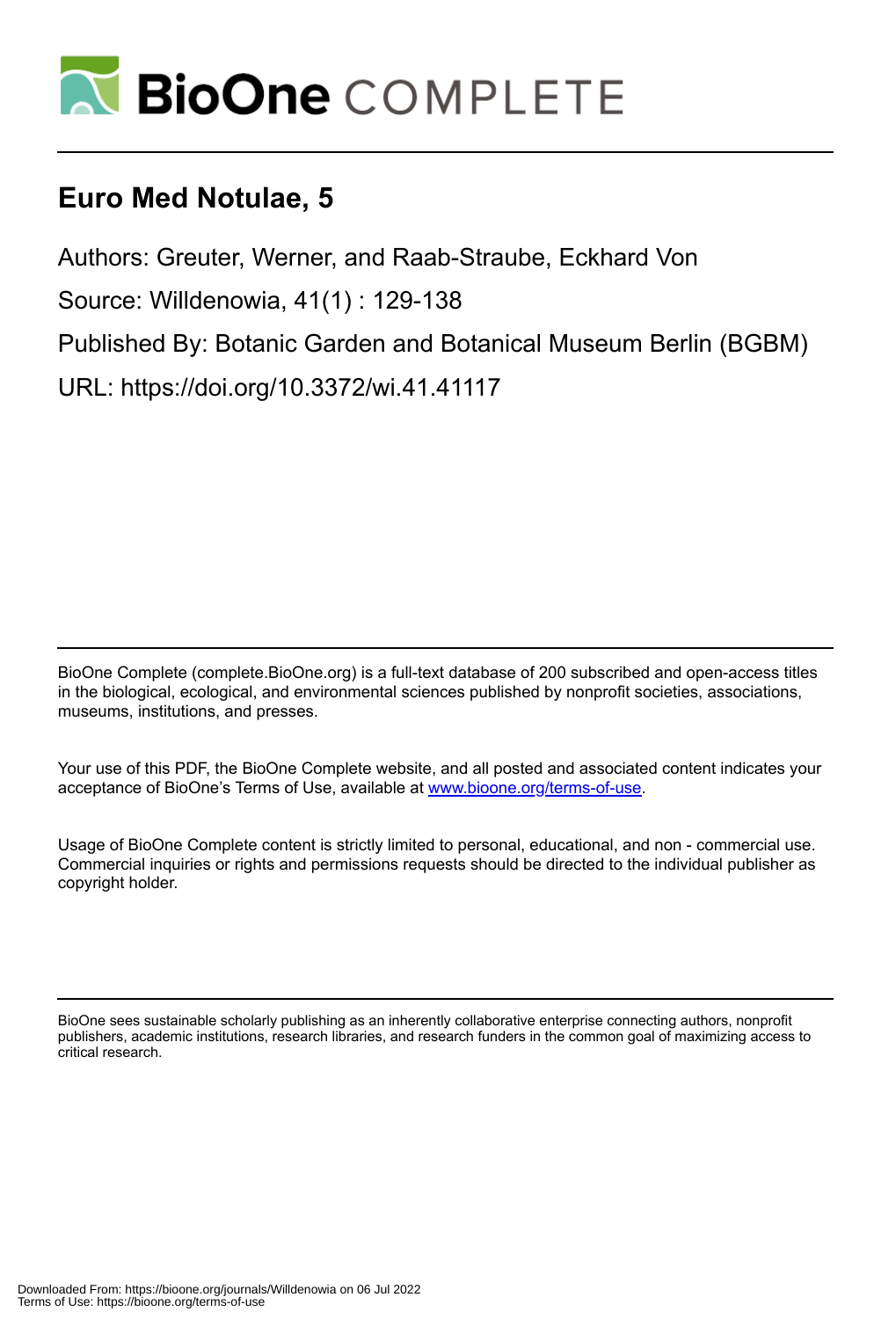#### Notulae ad floram euro-mediterraneam pertinentes No. 27

#### WERNER GREUTER<sup>1</sup> & ECKHARD VON RAAB-STRAUBE<sup>1\*</sup> (ed.)

# **Euro+Med Notulae, 5**

#### **Abstract**

Greuter W. & Raab-Straube E. von (ed.): Euro+Med Notulae, 5 [Notulae ad floram euro-mediterraneam pertinentes 27]. – Willdenowia 41: 129–138. – Online ISSN 1868-6397; © 2011 BGBM Berlin-Dahlem. doi: 10.3372/wi.41.41117 (available via http://dx.doi.org/)

This is the fifth of a series of miscellaneous contributions, by various authors, where hitherto unpublished data relevant to the Euro+Med (or Sisyphus) Project are presented. This instalment deals with the families *Betulaceae, Chenopodiaceae, Leguminosae, Plumbaginaceae, Portulacaceae, Ranunculaceae, Salicaceae* and *Gramineae*, including new country and area records for taxa of *Avena, Chamaecytisus (Cytisus), Dichanthium, Eragrostis, Festuca, Holcus, Poa* and *Portulaca,* and the validation of names in the genera *Alnus, Anemonastrum, Dactylis, Homalotrichon, Limonium, Salix* and *Salsola.*

Additional key words: Europe, Mediterranean area, vascular plants, taxonomy, distribution

#### **Notice**

A succinct description of the Euro+Med Project, with a list of recognised territories and their abbreviations, and the conventions used to indicate the status and presence of taxa, can be found in the introduction to the first instalment (Greuter & Raab-Straube 2005: 223-226) and on the Euro+Med Plantbase website (Euro+Med 2006+). As of 30.4.2011, Euro+Med Plantbase provides access to 135 families, corresponding to approximately 85% of the Euro-Mediterranean flora of vascular plants. For the previous instalment of the Euro+Med Notulae, see Greuter & Raab-Straube (2009).

The following have contributed entries to the present instalment: Z. Barina, K. Baumann, M. Breitfeld, A. Danin, G. Domina, H. Freitag, D. Pifkó, T. Raus, M. Ristow, H. Scholz, A. Sennikov, P. Uotila and B. Valdés.

# *Betulaceae*

*Alnus alnobetula* subsp. *crispa* (Aiton) Raus, **comb. nov.** ≡ *Betula crispa* Aiton, Hort. Kew. 3: 339. 1789 ≡ *Alnus viridis* subsp. *crispa* (Aiton) Turrill in Bot. Mag. 173: 382. 1962 ≡ *Duschekia crispa* (Aiton) Pouzar in Preslia 36: 339. 1964.

*Alnus alnobetula* subsp. *fruticosa* (Rupr.) Raus, **comb. nov.** ≡ *Alnus fruticosa* Rupr. in Beitr. Pflanzenk. Russ. Reiches 2: 53. 1845 ≡ *Alnus viridis* subsp. *fruticosa* (Rupr.) Nyman, Consp. Fl. Eur.: 672. 1881 ≡ *Duschekia fruticosa* (Rupr.) Pouzar in Preslia 36: 339. 1964.

*Alnus alnobetula* subsp. *sinuata* (Regel) Raus, **comb. nov.** ≡ *Alnus viridis* var. *sinuata* Regel in Bull. Soc. Imp. Naturalistes Moscou 38: 422. 1865 ≡ *Alnus sinuata* (Regel) Rydb. in Bull. Torrey Bot. Club 24: 190. 1897 ≡ *Alnus viridis* subsp. *sinuata* (Regel) Á. Löve & D. Löve in Univ. Colorado Stud., Ser. Biol. 17: 20. 1965 ≡ *Duschekia sinuata* (Regel) Pouzar in Preslia 36: 339. 1964.

According to Pouzar (1982) and Holub (1986), *Alnus viridis* (Chaix) DC. is based on *Betula viridis* Chaix (1785, in Villars 1786; for bibliographical details see Perret & Burdet 1981), a name preceded by *B. alnobetula* Ehrh. (Ehrhart 1783; for bibliographical details see

1 Botanischer Garten und Botanisches Museum Berlin-Dahlem, Freie Universität Berlin, Königin-Luise-Str. 6–8, 14195 Berlin, Germany; \*e-mail: e.raab-straube@bgbm.org (author for correspondence), w.greuter@bgbm.org

Downloaded From: https://bioone.org/journals/Willdenowia on 06 Jul 2022 Terms of Use: https://bioone.org/terms-of-use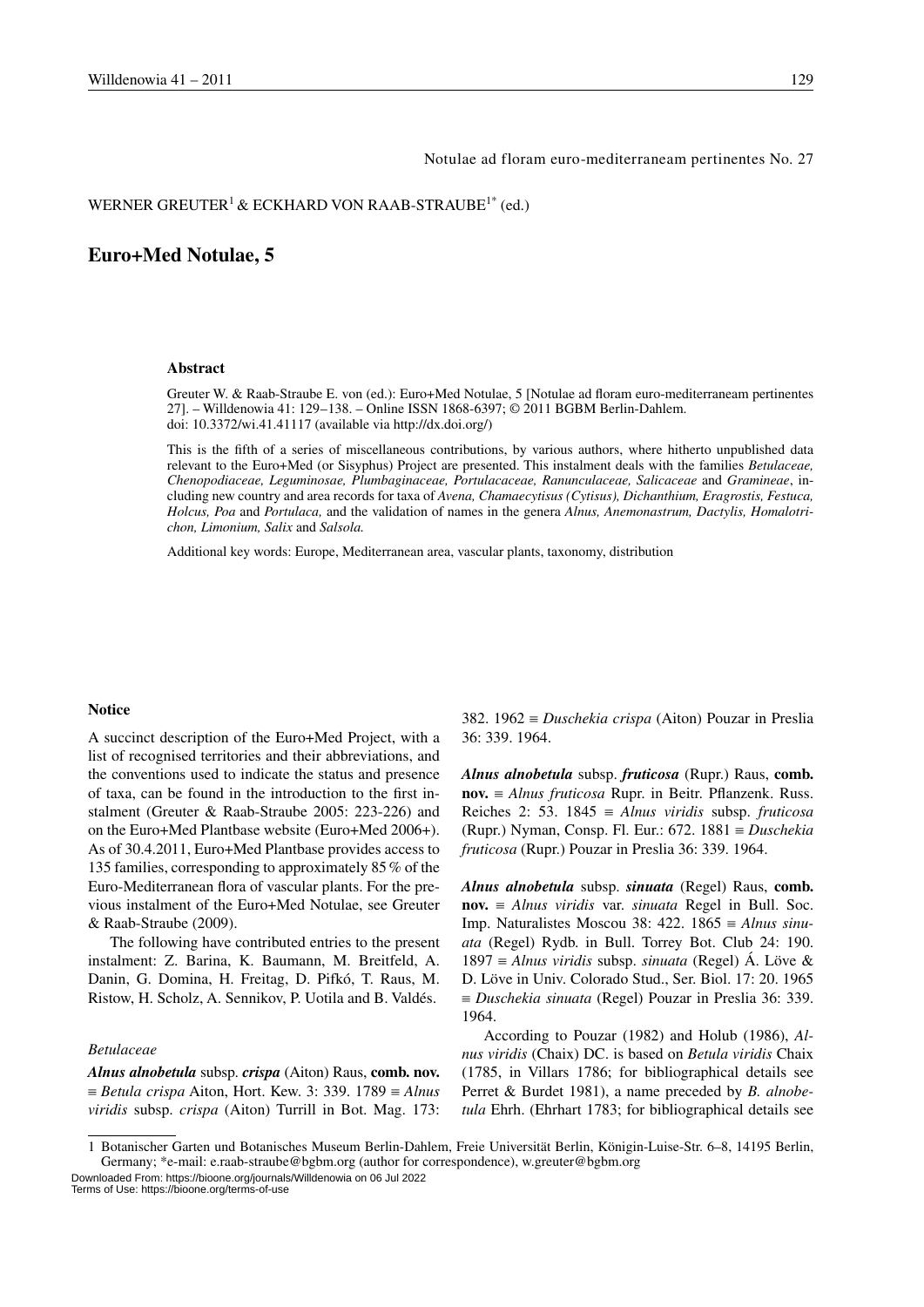Manitz 1975). That is why the taxon's correct name in *Alnus* is *A. alnobetula* (Ehrh.) K. Koch (first invalidly published as a synonym of *A. ovata* (Schrank) Lodd. in Hartig 1843: 372, later validated by Koch 1872). From a nomenclatural point of view, this affects all infraspecific taxa of the species accepted and keyed out on subspecific level in circumpolar basic floras (Tutin & al. 1993; Morin & al. 1997), necessitating the above combinations in addition to the Corsican endemic, *A. alnobetula* subsp. *suaveolens* (Req.) Lambinon & Kerguélen (Lambinon & Kerguélen 1988). *A. alnobetula* subsp. *alnobetula* (syn. *A. viridis* subsp. *viridis*) is endemic to the mountains of Central Europe and the Balkan Peninsula. The N Eurasian-NW North American *A. alnobetula* subsp. *fruticosa* is, in Europe, confined to Arctic Russia and the Urals E of 45°W and N of 60°30'N (Komarov 1936; see also map V-47 in Tolmachev & al. 2000: 138, under *Alnaster fruticosa* (Rupr.) Ledeb.). *A. alnobetula* subsp. *crispa* from NE North America and Greenland and *A. alnobetula* subsp. *sinuata* from NW North America are both reported to be planted for shelter in Iceland, the Faroe Islands and Scandinavia, locally frequently so (Jonsell 2000); they may escape from cultivation. Th. Raus

# *Chenopodiaceae*

The heterogeneity of the traditional genus *Salsola* has been known for some time (e.g., Freitag & Rilke 1997, Kadereit & al. 2003). Akhani & al. (2007) dismembered *Salsola* on the basis of molecular results. However, for the time being, a broad generic concept is followed in Euro+Med Plantbase, because no consensus on a subdivision of the genus has yet been reached, and because of missing information on the appropriate placement in the new segregates for some of the taxa involved. Likewise, the genus *Bassia* has been treated in a wide sense. For a molecular-based new classification see Kadereit & Freitag (2011). We thank Alexander Sennikov for nomenclatural advice. P. Uotila & H. Freitag

*Salsola boissieri* subsp. *serpentinicola* (Freitag & Özhatay) Freitag & Uotila, **comb. nov.** ≡ *Salsola canescens* subsp. *serpentinicola* Freitag & Özhatay in [Willdenowia](http://www.ingentaconnect.com/content/external-references?article=0511-9618(1997)27L.185[aid=9582668])  [27: 185. 1997.](http://www.ingentaconnect.com/content/external-references?article=0511-9618(1997)27L.185[aid=9582668]) – A new combination is needed because *Salsola canescens* (Moq.) Boiss., Fl. Orient. 4: 963. 1879, is a later homonym of *Salsola canescens* Pers., Syn. Pl. 1: 296. 1805. The new name *S. boissieri* was introduced by Botschantzev (1968: 1442), who believed that the earlier name *S. canescens* Desf., Tabl. École Bot.: 41. 1804 was validly published, whereas in fact *S. canescens*  Desf. appears in an enumeration of garden plants without any associated descriptive matter. Therefore, *S. boissieri* was rejected as nomen superfluum by Freitag (in Freitag & Rilke 1997: 231). However, both Botschantzev and Freitag overlooked *S. canescens* Pers. (Syn. Pl. 1: 296. 1805), which was neither included in Index Kewensis nor in IPNI, but had already been detected by Greuter & al.

(1984: 308). Although *S. canescens* Pers. is a superfluous substitute for *Chenopodium sinense* Willem. (today's *Chenolea diffusa* Thunb.) and therefore illegitimate, it is validly published and thus an earlier homonym of *S. canescens* (Moq.) Boiss. Consequently *S. boissieri* must be considered the correct name. P. Uotila & H. Freitag

#### *Leguminosae*

*Chamaecytisus leiocarpus* (A. Kern.) Rothm. (*Cytisus leiocarpus* A. Kern.) – Flowers of *Chamaecytisus leiocarpus* are all arranged in leafy racemes, the shoots are covered with appressed hairs and the legume is glabrous. Based on this combination of features, the taxon is clearly distinct from all other *Chamaecytisus* taxa with flowers exclusively or partly arranged in leafy racemes. The flowers of two subspecies of the related *C. triflorus* (Lam.) Skalická (*Chamaecytisus hirsutus* auct. non (L.) Link)*,* subsp. *ciliatus* (Wahlenb.) Holub and subsp. *falcatus* (Waldst. & Kit.) Pifkó, are arranged in racemes and their legumes are glabrous, but the shoots are either covered with patent hairs or glabrescent. The legume is also glabrous in *C. supinus* subsp. *alpestris* (Schur) Pifkó, which has patent hairs on the shoots (Pifkó 2009). The related *C. ratisbonensis* (Schaeff.) Rothm. and *C. elongatus* (Waldst. & Kit.) Link also have flowers in leafy racemes and shoots covered with appressed hairs, but their legumes are densely hairy.

- + **Mk:** Former Yugoslav Republic of Macedonia: W slope of Jakupica Mts, above village Belica, in rocky pine forest, 689 m, 41.6867°N, 21.3143°E, 7.2.2010, *Z. Barina & D. Pifkó 17701* (BP). – New to the country. Micevski (2001) does not discuss this name nor any of its synonyms. *Chamaecytisus leiocarpus* occurs in the NE part of the Balkan Peninsula and in the adjacent part of the Carpathian Basin: in Bulgaria (Kuzmanov 1976), in Bosnia and Herzegovina (Beck 1887; as *Cytisus ciliatus* var. *bosniacus* Beck), in Serbia (Diklić 1972) and in the southwestern part of Romania (Oprea 2005).
- ? **Al:** A record of *Chamaecytisus leiocarpus* from Albania is included in Flora Europaea (Heywood & Frodin 1968); however, its basis is unknown. Later mentions from Albania (Greuter & al. 1989; Cristofolini 1991; Qosja & al. 1992) are presumably based on that work and also lack mention of localities. The line drawings in the Albanian Floras (Demiri 1983; Qosja & al. 1992) lack essential details and, anyway, are just copies of those in the Bulgarian Flora (Kuzmanov 1976: 83). In the herbaria revised by us (BEO, BEOU, BP, KRA, KRAM, SO, SOM) and those revised by Cristofolini (1991), no specimens of *C. leiocarpus* (or originally determined as *C. leiocarpus*) have been found, and we could not confirm the presence of the species in Albania during our field trips to the country from 2004 until today.

Downloaded From: https://bioone.org/journals/Willdenowia on 06 Jul 2022 Terms of Use: https://bioone.org/terms-of-use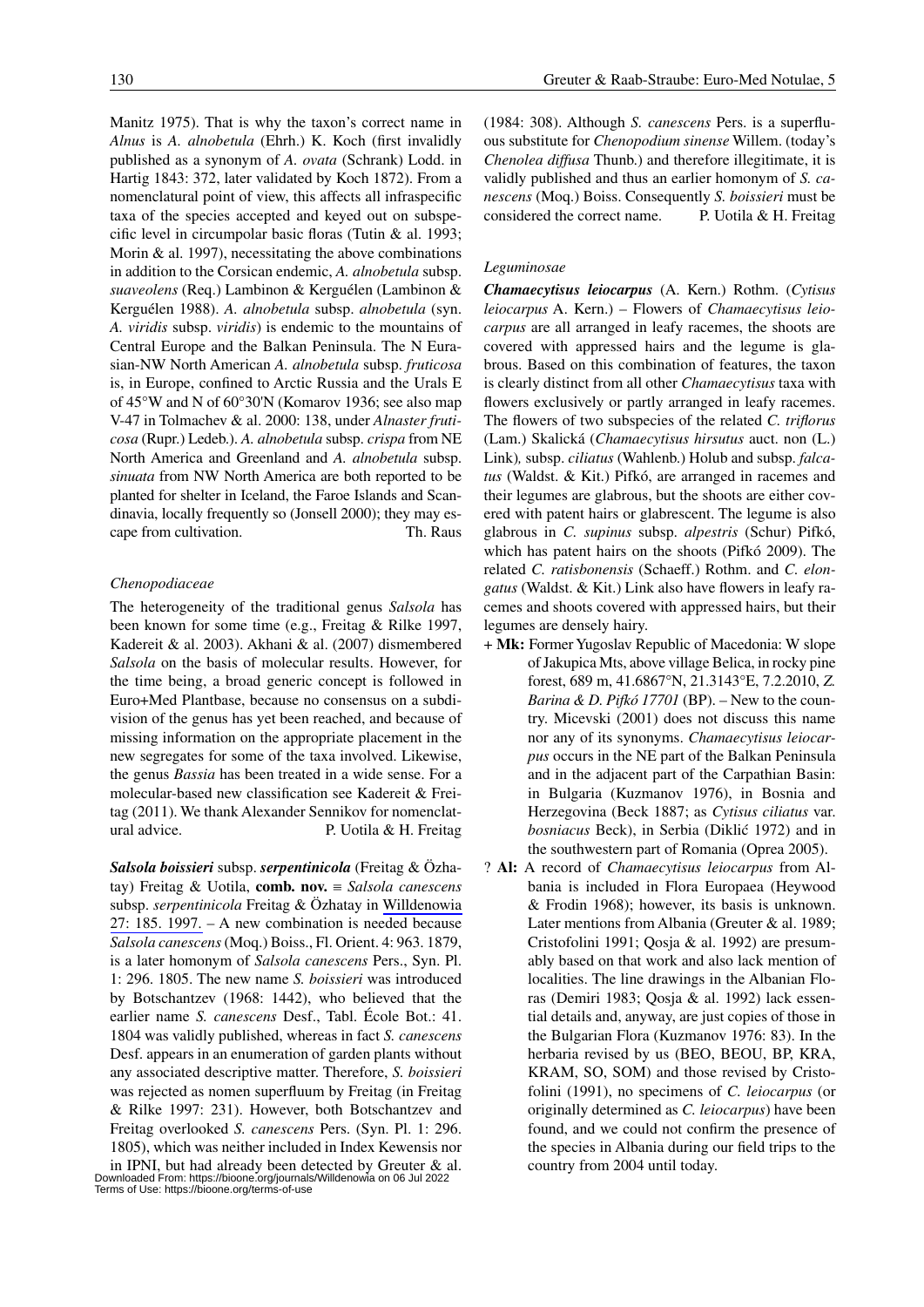- ? **Tu(E):** The only record from Turkey (Cristofolini 1991) should also be treated as questionable because of doubt on the precise origin of the only herbarium specimen from "Turkey (Trakya!)", because the territory of formerly Turkish Thrace extends to today's Bulgaria, Turkey, Greece and the Former Yugoslav Republic of Macedonia. Gibbs (1969) does not mention the taxon from Turkey.
- – **Gr:** The report from Greece is erroneous. The single Greek record (Cristofolini 1991) is based on a reference to Flora Europaea (Heywood & Frodin 1968) where, however, the species is not mentioned from Greece.
- **Uk(U):** There is a single record of this taxon from Ukraine (Fodor 1974), repeated later by Yakovlev & al. (1996) and Kagalo (1999). However, the only specimen (collected in 1966, at Onokivci, Zakarpatia Oblast) determined as *C. leiocarpus* in the herbarium of István Fodor (at UU) proved to be *C. ratisbonensis* (Schaeff.) Rothm. (rev. Pifkó 2007). D. Pifkó & Z. Barina

# *Plumbaginaceae*

Pollen-stigma dimorphism and self-incompatibility are common within *Staticoideae* and widespread in *Limonium*. Facultative apomixis is common in *Limonium,*  whereas truly sexual species are infrequent. Hybridisation, apomixis and polyploidy are putative key factors in the radiation of *Limonium* in the Mediterranean basin (Artelari & Georgiou 2003; Cowan & al. 1998; Erben 1979; Lledó & al. 2005). As a consequence, more than 400 microspecies and a large number of hybrids have been described from the Mediterranean area. According to the current trend in *Limonium* classification, it is appropriate to consider the taxa below at specific rather than subspecific rank. G. Domina

*Limonium afrum* (Pignatti) Domina ≡ *Limonium delicatulum* subsp. *afrum* Pignatti in Collect. Bot. (Barcelona) 6: 308. 1962.

*Limonium ammophilon* (Papatsou & Phitos) Domina ≡ *Limonium graecum* subsp*. ammophilon* Papatsou & Phitos in Notes Roy. Bot. Gard. Edinburgh 34: 203. 1975.

*Limonium gallicum* (Pignatti) Domina ≡ *Limonium delicatulum* subsp. *gallicum* Pignatti in Collect. Bot. (Barcelona) 6: 316. 1962. – Type gathering: Soc. Dauphinoise No. 1817; lectotype (designated here): "*Statice ovalifolia* Poir., Ile d'Aix (Char.-Inf.)", 26.7.1875. *A. Guillon* in Société Dauphinoise 1817 (FI [fototeca 2635/A!]; isolectotype: FI [fototeca 2635!]).

*Limonium maroccanum* (Batt. & Trab.) Domina ≡ *Statice tubiflora* var. *maroccana* Batt. & Trab. in Bull. Soc. Hist. Nat. Afrique N. 9: 15. 1918. ≡ *Limonium tubiflorum* Downloaded From: http͡s://bioone.org/journals/Willdenowia on 06 Jul 2022<br>Terms of Use: https://bioone.org/terms-of-use

*Limonium romanum* (Täckh. & Boulos) Domina ≡ *Limonium sinuatum* subsp. *romanum* Täckh. & Boulos in Publ. Cairo Univ. Herb. 5: 90. 1974.

*Limonium zanonii* (Pamp.) Domina ≡ *Statice tubiflora* var. *zanonii* Pamp. in Nuovo Giorn. Bot. Ital., ser. 2, 24: 148. 1917 ≡ *Limonium tubiflorum* subsp. *zanonii* (Pamp.) Brullo in Webbia 33: 142. 1978.

# *Portulacaceae*

Since my first publication on the *Portulaca oleracea* complex (Danin & al. 1978), I have tried to determine every *Portulaca* specimen I came across, using the keys in Danin & Reyes-Betancort (2006), Danin & al. (2008), and Danin & al. (2011). Many of my determinations remain unpublished, most of which, when relevant to the Euro+Med area, are assembled here. An in-depth description of my research on *P. oleracea* can be found on the website: [http://flora.huji.ac.il/browse.asp?action=spe](http://flora.huji.ac.il/browse.asp?action=specie&specie=POROLE) [cie&specie=POROLE.](http://flora.huji.ac.il/browse.asp?action=specie&specie=POROLE)

From the random sample of Euro-Mediterranean collections of *Portulaca oleracea* aggr. studied by me, derived from several hundred populations, one may draw the following preliminary conclusions. The most common microspecies is *P. granulatostellulata,* recorded from 28 territories. Second is *P. trituberculata* (24 territories). The status of occurrence is still poorly understood. In the following list, the taxa have been considered as native when there is no evidence to the contrary. Native (including archaeophytic) status is supported by early findings of *P. trituberculata* in Germany in the 4th century AD. (Danin & al. 1978). New findings from the Po Valley near Ferrara (Bosi & al. 2009; and unpublished data) support such early presence. The introduction and extinction of microspecies of the *P. oleracea* aggr. is a dynamic processes, far from being fully understood.

I acknowledge the advice, and help in obtaining specimens, of P. Uotila, T. Raus, D. Blanár, C. Dobes, V. Feráková, M. Hassan, P. Pilsl, G. Schneeweiss, W. Starmühler, A. Sukhorukov, J. Walter, A. Zeddam; and the herbarium keepers of B, E, G, H HUJ and MW. A. Danin

*Portulaca canariensis* Danin & Reyes-Betancort

- + **Ca(C):** Canary Islands (Spain): Gran Canaria, Agüimes, Barranco de Agüimes, 24.3.1978, *I. Kukkonen 9733* (H).
- + **Ca(G):** Canary Islands (Spain): La Gomera, Chejelipes, 4.4.2007, *A. Kurtto & L. Helynranta* (H).

#### *Portulaca cypria* Danin

+ **Ag:** Algeria: City of Algiers, centre, 13.8.2006, *A. Zeddam* (B); Algiers, Institut Agronomique, 28.8. 2006, *A. Zeddam* (B).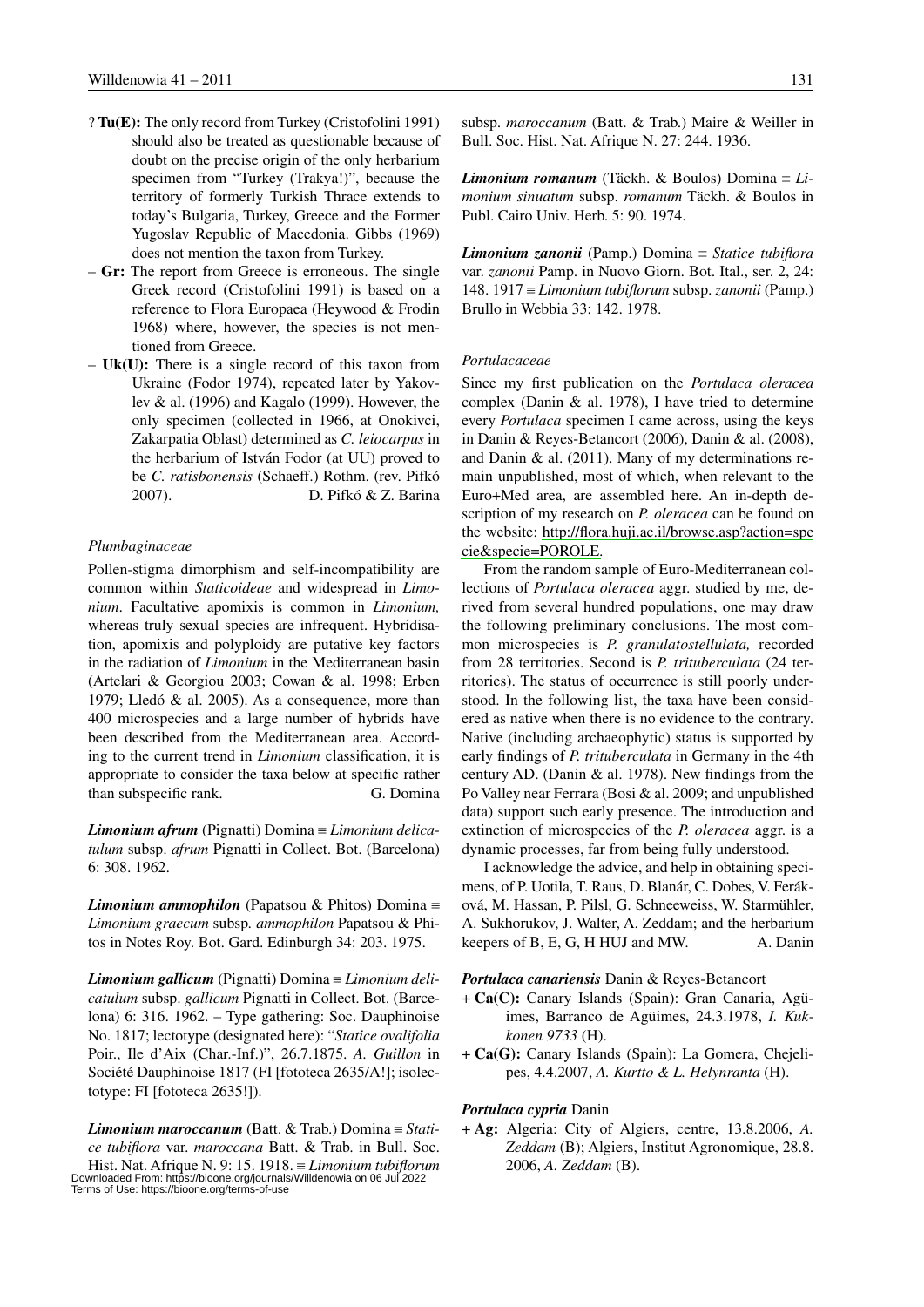- + **Co:** Corsica: Entre Ajaccio et la Cove de Povata, 19.7.1900, *E. Burnat, J. Briquet & F. Cavillier* (G).
- + **Eg:** Egypt: Cairo, 5.11.1982, *M. A. Monier 4278* (E).
- + **Ir:** Israel: Philistean Plain, Rehovot, 28.1.2011, *A. Danin* (HUJ); Judean Mts, Jerusalem, 10.10.2005, *A. Danin* (HUJ).
- + **Sy:** Syria: Palmyra, 3.8.1944, *Mouterde 8268* (G).

*Portulaca granulatostellulata* (Poelln.) Ricceri & Arrigoni

- + **Ag:** Algeria: Algiers, Institut National Agronomique, 28.8.2006, *A. Zeddam* (B); Algiers, Hydra, 28.8. 2006, *A. Zeddam J77* (B).
- + **Au(A):** Austria: Niederösterreich, Dep. Breitenau, 8.9.1992, *J. Walter* (WU); Wien, 28.7.1975, *J. Walter* (WU).
- + **Az(J):** Azores (Portugal): São Jorge, Calheta*,* 28.6. 1938, *C. Cedercreutz* (H).
- + **Co:** Corsica (France): Aléria, 7.2004, *J.-M. Tison* (HUJ); 12.7.2000, *C. Dobes* (herb. C. Dobes).
- + **Ct:** Croatia: Korcula, Lumbarda, 22.6.1971, *K. Kaleva 1241* (H); Istria, Cres / Nerezio, 9.8.1997, *J. Walter* (herb. J. Walter).
- + **Eg:** Egypt: Cairo, American University, 2.7.2009, *M. Hassan EG-04* (B); southern Egypt, Safaga, 29.10.2009, *M. Hassan EG-25* (B); Giza, on the Nile bank, 2.6.1965, *M. El Mahdi* (G).
- A **Fe:** Finland: Ta. Janakkala, Turenki*,* 7.8.1959, *H. Niininen* (H); Obu. Kemi, Laitakari, 19.7.1914, *V. Räsänen* (H).
- + **Ga(F):** France: Alpes-Maritimes, Mandelieu, 9.2000, *J.-M. Tison* (HUJ); Var, Hyères, 9.2000, *J.-M. Tison* (HUJ).
- + **Gg:** Georgia: Tbilisi, 27.8.2000, *G. Schneeweiß* (herb. G. Schneeweiß).
- + **Gr:** Greece: Macedonia, Grevena Kozani, 18.8.1976, *W. Greuter 14477* (G); Athens airport, 7.10.2004, *A. Danin Gr2004Aa* (HUJ).
- + **He:** Switzerland: Alpes Lemaniennes, 7.9.1904, *J. Briquet* (G); Genève, 10.9.1970, *Terretaz 2021* (G).
- + **Hu:** Hungary: Zala, Karmacs, Keszthely, 27.9.2010, *P. Uotila 48917* (H).
- + **Ir:** Israel: Esdraelon Plain, Afula, 7.11.2005, *A. Danin* (HUJ); Philistean Plain, Gan Yavne, 29.7.2005, *A. Danin* (HUJ).
- + **Md(M):** Madeira (Portugal): Punta de San Lorenzo, cono volcanico, 14.9.2004, *A. Reyes-Betancort & A. Santos* (HUJ).
- + **Po:** Poland: Kornik, 8.2007, *Boratyoski* (HUJ).
- + **Rf(C):** Russia: Moscow region, Orehovo-Zuevo distr., Krutoe, 10.9.1983, *I. V. Ivanova* (MW).
- + **Sk:** Slovakia: Muránska planina plateau, Tisovec, 18.8. 2009, *D. Blanár* (herb. Blanár); Slovenské rudohorie, Lubeník, railway station, 18.8.2009, *D. Blanár* (herb. Blanár).

+ **Sl:** Slovenia: Portoroz, 16.9.1983, *A. Leskinen* (H). Downloaded From: https://bioone.org/journals/Willdenowia on 06 Jul 2022 Terms of Use: https://bioone.org/terms-of-use

- + **Sr:** Serbia: Beograd, Botanical Garden, 10.9.2004, *A. Danin* (HUJ); Deliblato, 8.9.2004, *A. Danin* (HUJ); Pessara, 8.9.2004, *A. Danin* (HUJ); Kladovo, 12.9.2009, *P. Uotila 48316* (H): Derdap gorge near Golubac, 12.9.2009, *P. Uotila 48316* (H); Maljen, Divicbare, 9.9.2009, *P. Uotila 48278a* (H); Sumadija, Lajkovac, 9.9.2009, *P. Uotila 48280* (H); Nis, 14.9.2009, *P. Uotila 48423* (H).
- A **Su:** Sweden: Blekinge, Sälvesborg, 1.8.1936, *B. Holmgren* (H).
- + Tu(A): Turkey: B3 Eskisehir, Eskisehir, Anadolu University campus, 29.6.2007, *A. Danin* (HUJ); A2(A) Istanbul, Istanbul, Bostancı, 1.7.2007, *A. Danin* (HUJ); C2 Muğla, c. 10 km SE of Köycegiz, Beyobasi, 19.5.1990, *P. Uotila 37854* (H).
- + **Tu(E):** Turkey-in-Europe: A1(E) Kırklareli, Babaeski, 1.7.2007, *A. Danin* (HUJ); A1(E) Çanakkale, Gelibolu, 3.7.2007, *A. Danin* (HUJ).

*Portulaca nicaraguensis* (Danin & H. G. Baker) Danin

D **Az(J):** Azores (Portugal): São Jorge, Calheta, 3.7. 1938, *C. Cedercreutz* (H).

D **Ca(G):** Canary Islands (Spain): La Gomera, Valle Gran Rey, 5.4.2007, *A. Kurtto & L. Helynranta* (H), ibid., 7.4.2007, *A. Kurtto & L. Helynranta* (H). – For the Macaronesian islands, this predominantly North and Central American taxon was hitherto only known from Tenerife (Danin & Reyes-Betancort 2006).

*Portulaca nitida* (Danin & H. G. Baker) Ricceri & Arrigoni

- + **Ag:** Algeria: Algiers, Brossette, 14.9.2006, *A. Zeddam* (B); Algiers, Hydra, 29.8.2006, *A. Zeddam* (B).
- + **Au(A):** Austria: Wien XII, 25.6.2003, *J. Walter* (WU); Salzburg, 15.9.2002, *P. Pilsl* (herb. Pilsl).
- + **Be(B):** Belgium: Liège, 9.10.1989, *J. Rousselle* (H).
- + **Cg:** Montenegro: Milocer, 1.7.1973, *J. Jalas 2428* (H).
- + **Ct:** Croatia: Istria, Inner-Istrien, SSE Lupoglav, 4.9. 2003, *W. Starmühler* (herb. Starmühler); Istria, 15.10.1998, *W. Starmühler* (herb. Starmühler).
- + **Eg:** Egypt: Cairo, American University, 2.7.2009, *M. Hassan EG-08* (B); Giza, on the Nile bank, 2.6.1965, *M. El Mahdi* (G).
- A **Fe:** Finland: Ab. Sauvo, Karuna, Voilahti, 17.9.1999, *L. Hörkkö* (H); N. Pernaja, Isnäs, Labby, 20.9.2003, *P. Alanko 119799* (H); N. Helsinki, Kaivopuisto, 20.9.1995, *C. af Forselles* (H).
- + **Ga(F):** France: Allier, Chassenard, 22.9.1961, *A. Charpin* (G).
- + **Ge:** Germany: Bayern, Passau, Platz bei der Nibelungenhalle, 27.8.2003, *M. Hohla* (WU).
- + **Gr:** Greece: Athens airport, 7.10.2004, *A. Danin* (HUJ); Mesogia, 10 km N of Athens Airport, 7.10.2004, *A. Danin* (HUJ); Grammatiko, 7.10.2004, *A. Danin* (HUJ).
- + **He:** Switzerland: Genève, 8.1877, *E. Ayasse* (G).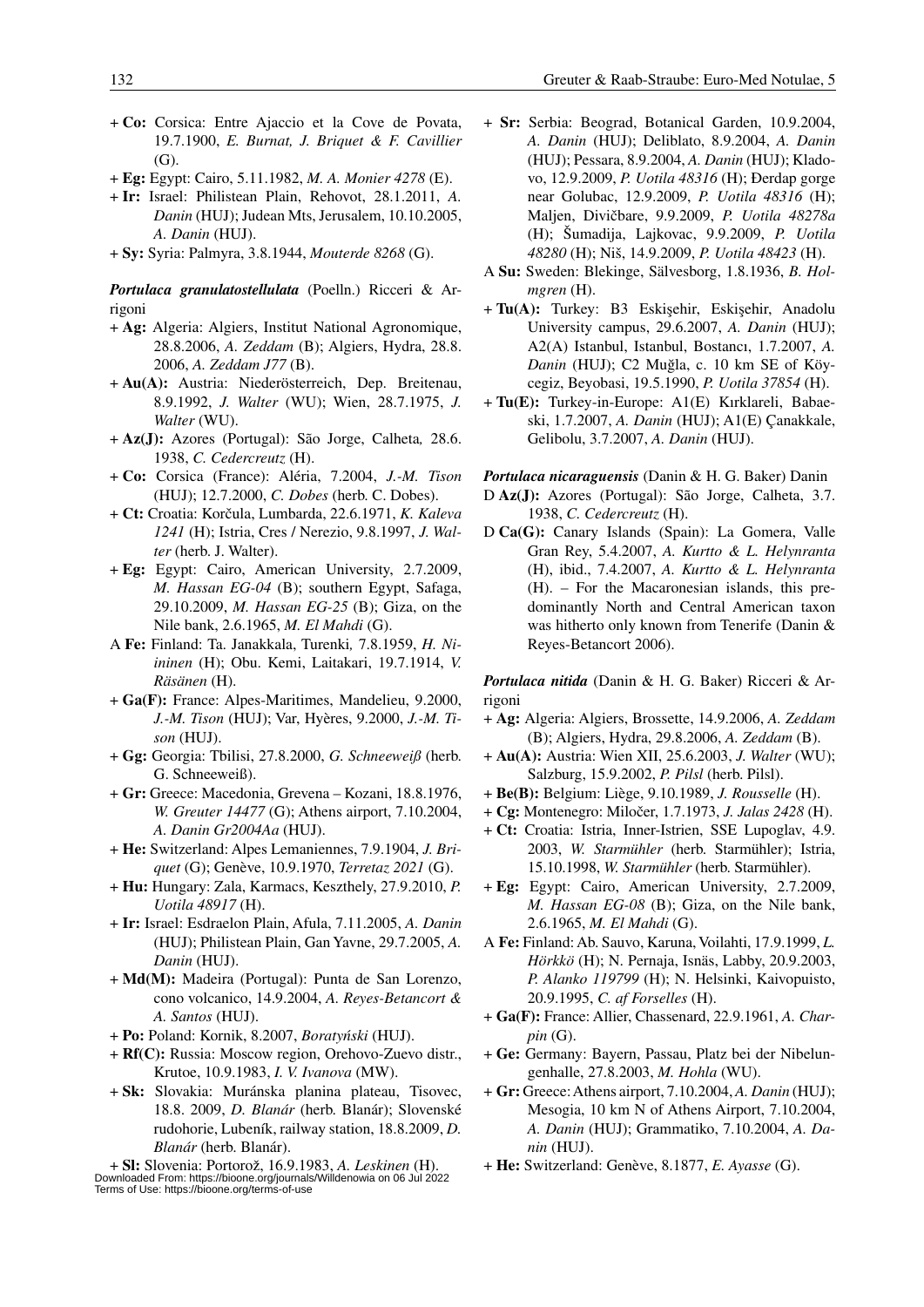- + **Ir:** Israel: Hula Plain, Kibbutz Dan, 25.7.2005, *A. Danin* (HUJ); Philistean Plain, Gan Yavne, 29.7.2005, *A. Danin* (HUJ).
- + **Md(M):** Madeira (Portugal), 25.8.2004, *A. Reyes-Betancort* (HUJ).
- + **Po:** Poland: Kornik, 8.2007, *Boratyoski* (HUJ).
- + **Rf(C):** Russia: Tambov province, Kirsanov, railroad bed near Kirsanov station, 3.7.1997, *A. Sukhorukov* (MW).
- + **Rf(S):** Russia: Kalmykia, Chernozemelsky, 24.7.1964, *V. Pavlov* (MW).
- + **Tu(A):** A2(A) Istanbul, Istanbul, Bostancı, 1.7.2007, *A. Danin* (HUJ).
- + **Tu(E):** Turkey-in-Europe: A1(E) Kırklareli, Babaeski, 1.7.2007, *A. Danin* (HUJ); A1(E) Çanakkale, Gelibolu, 3.7.2007, *A. Danin* (HUJ).

*Portulaca oleracea* L. s.str. [= *P. stellata* (Danin & H. G. Baker) Ricceri & Arrigoni]

- A **Fe:** Finland: Sa. Imatra, Neitsytniemi, 10.1999, *K. Rutanen* (H).
- + **Ga(F):** France: Bouches-du-Rhône, Fontvieille, 10. 2001, *J.-M. Tison* (HUJ).
- + **Ge:** Germany: Rheinland-Pfalz, Rheinhessen, Mainz-Mombach, 20.8.1978, *H. Kahlheber* (H).
- + **He:** Switzerland: Genève, 8.1877, *E. Ayasse* (G); Plantae Helvetiae et Sabaudiae, 1864, *H. Bernet* (G).
- + **Hu:** Hungary: Budapest, 3.10.2010, *P. Uotila 49008* (H).
- + **Ir:** Israel: N Negev, Arad, 15.10.1981, *A. Danin* (HUJ).
- + **Lu:** Portugal: 16.6.1998, *J. Walter* (herb. Walter); Beira Alta, 12.9.1984, *M. Luceño* (UC).
- + **Po:** Poland: Kornik, 8.2007, *Boratyoski,* (HUJ)*;* N Poland, Torun-Bielany, 20.9.1979, *M. Ceynowa-Gieldon 337* (H).
- + **Si(M):** Malta: NW of Mellie $\bar{p}$ a, 24.10.1974, *L. Y. T. Westra & J. V. Rooden* (E).
- + **Tu(E):** Turkey-in-Europe: A2(E) Istanbul, Kumburgaz, 2.7.2007, *A. Danin* (HUJ); A1(E) Edirne, Ipsala, 2.7.2007, *A. Danin* (HUJ); A1(E) Çanakkale, Gelibolu, 3.7.2007, *A. Danin* (HUJ).

# *Portulaca papillatostellulata* (Danin & H. G. Baker) Danin

- + **Ag:** Algeria: Algiers, Zéralda, 19.11.2005, *A. Zeddam* (B).
- + **Au(A):** Austria: Niederösterreich, Breitenau, 8.9. 1992, *J. Walter* (WU)*;* Wien, 9.9.1992, *J. Walter* (WU).
- + **Co:** Corsica (France): 5.7.2000, *C. Dobes* (herb. C. Dobes).
- A **Fe:** Finland: Al. Finström, Godby, 8.1980, *P. Johansson* (H); N. Helsinki, Kaisaniemi, 5.9.1984, *P. Alanko 49584* (H).
- + **Gr:** Greece: Macedonia, Halkidiki, Sithonia Peninsula, Sarti, 4.7.1997, *M. Koistinen 1997/275* (H).
- + **Hu:** Hungary: Zala, Karmacs, 27.9.2010, *P. Uotila 48906* (H).

Terms of Use: https://bioone.org/terms-of-use

- + **Ir:** Israel: N Negev, Arad, 15.10.1981, *A. Danin* (HUJ).
- + **It:** Italy: Toscana, Valle Bandetta, c. 15 km E of Livorno, 13.9.2007, *A. Danin* (HUJ); Toscana, Gabbro, c. 15 km SE of Livorno, 13.9.2007, *A. Danin* (HUJ); Lazio, Rome, "Ateneo Pontificio Regina Apostolorum", 15.9.2007, *A. Danin* (HUJ); Toscana, Elba, 9.2007, *A. Reyes-Betancort* (HUJ).
- + **Rf(C):** Russia: Lipetsk oblast, Usman, 11.9.1917, *P. Smirnov* (MW).
- + **Sk:** Slovakia: Bratislava IV–Devín, Námestie práce square, 20.8.2010, *V. Feráková* (herb. V. Feráková); Malé Karpaty Mts., castle Červený Kameň near Castá, 16.9.2010, *V. Feráková* (herb. V. Feráková).
- + **Tu(A):** Turkey: A2(A) Istanbul, Istanbul, Bostancı, 1.7.2007, *A. Danin* (HUJ).
- + **Tu(E):** Turkey-in-Europe: A1(E) Kırklareli, Babaeski, 1.7.2007, *A. Danin* (HUJ).

### *Portulaca rausii* Danin

- + **Ag:** Algeria: Algiers, centre, 13.8.2006, *A. Zeddam* (B).
- + **Gr:** Greece: Attiki, Elevsis, 27.5.1939, *H. Lindberg* (H).
- + **Tu(A):** Turkey: B1 Aydın, Ephesos, 18.8.2004, *J. Walter* (herb. J. Walter).
- + **Tu(E):** Turkey-in-Europe: A1(E) Kırklareli, Lüleburgaz, 1.7.2007, *A. Danin* (HUJ).

#### *Portulaca sativa* Haw.

- C **Fe:** Finland: N. Helsinki, Viikki, Institute of Horticulture, cultivated, 19.9.1969, *P. Alanko 14153* (H); N. Helsinki, Kaisaniemi, Bot. Garden, 11.9.1913, *V. Pesola* (H).
- C **Tu(A):** Turkey: Erzurum, seed bought from bazar in 1972, cult. in Finland, Helsinki, 4.9.1972*, P. Uotila 21090* (H).

#### *Portulaca trituberculata* Danin, Domina & Raimondo

- + **Ag:** Algeria: Algiers, Hussein Dey, 6.9.2006, *A. Zeddam* (B); Algiers, Brossette, 13.8.2006, *A. Zeddam* (B).
- + **Au(A):** Austria: Wien, 7.8.1995, *J. Walter* (WU); Niederösterreich, Gramatneusiedl, 15.8.1994, *W. Rehak* (WU).
- + **Co:** Corsica: Entre Ajaccio et la Cave de Povata[?], 19.7.1900, *E. Burnat, J.Briquet & F. Cavillier* (G).
- + **Eg:** Egypt: New Cairo, 30.6.2009, *M. Hassan EG-01* (B).
- N **Fe:** Finland: Ta. Hattula, Tenhola**,** 30.7.2005, *P. Uotila 45687* (H).
- + **Ga(F):** France: Isère, Heyrieux, 9.2000, *J.-M. Tison* (HUJ); Bas-Rhin, Roppenheim, 13.8.1994, *A. Schneider* (H).
- + **Gr:** Greece: Macedonia, Grevena–Kozani, 18.8.1976, *W. Greuter 14477* (G); Mani Peninsula, 22.11.1991, *Kit Tan & G. Vold 10666* (G); 4 km from Paralia Tirou to Leonidion, 10.9.1997, *Kit Tan & A. Strid <sup>18712</sup>* (HUJ); Athens airport, 7.10.2004, *A. Da* Downloaded From: https://bioone.org/journals/Willdenowia on 06 Jul 2022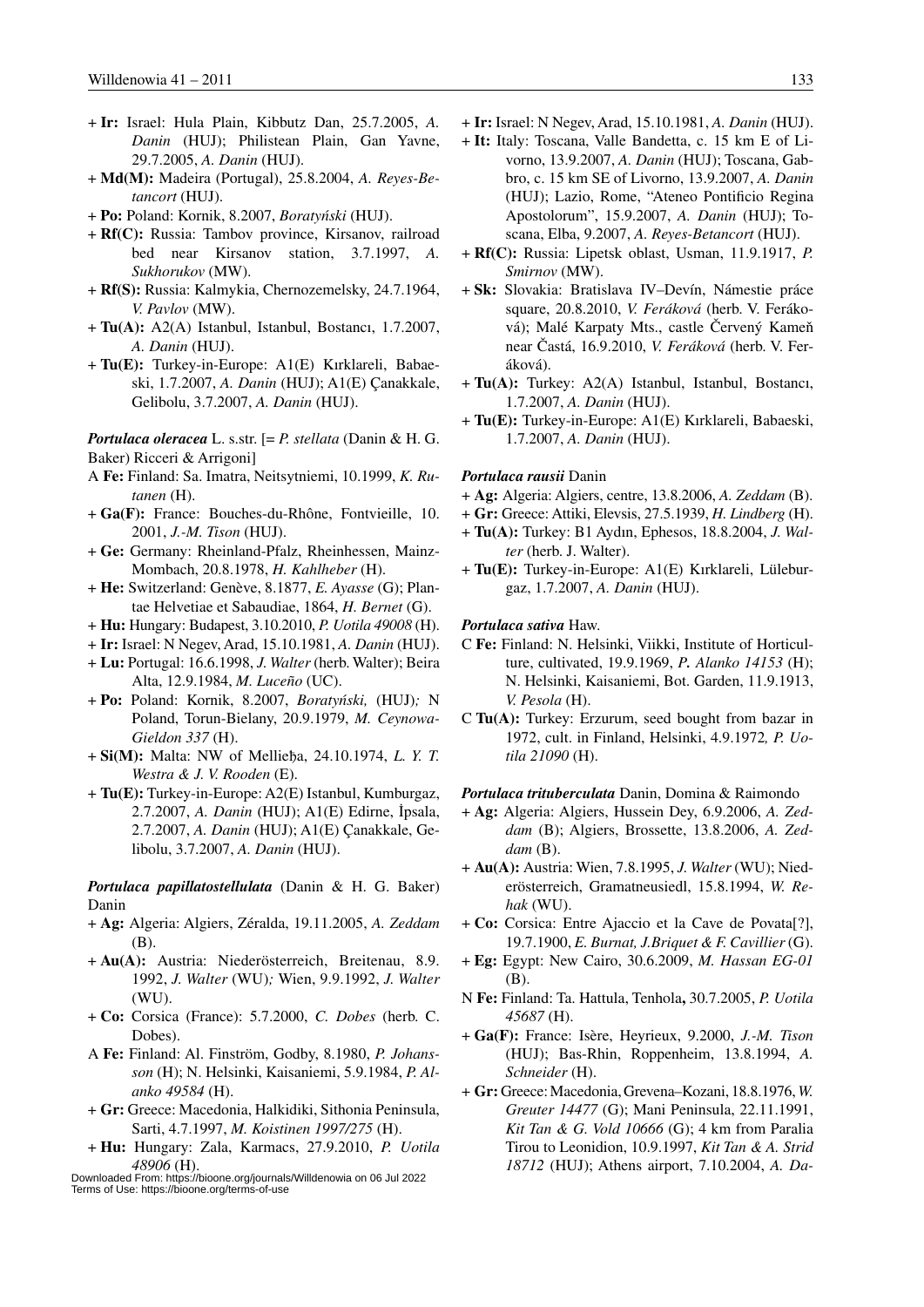*nin* (HUJ); Mesogia, 10 km N of Athens airport, 7.10.2004, *A. Danin* (HUJ).

- + **He:** Switzerland: Valais, 27.9.1897, *P. Cheneverd* (G); Vaud, 24.8.1929, *O. Meylan* (G).
- + **Ho:** Netherlands: Gelderland, Wilp, 18.7.1955, *W. C. van Heurn* (H).
- + **Hu:** Hungary: Zala, Karmacs, 27.9.2010, *P. Uotila 48909* (H); Veszprem. Egyházaskesö, 29.9.2010, *P. Uotila 48961 & al.* (H).
- + **Ir:** Israel: Sharon Plain, Netanya, 14.10.2005, *A. Danin* (HUJ); Judean Mts, Jerusalem, 10.10.2005, *A. Danin* (HUJ).
- + **It:** Italy: Toscana, Pisa, 13.9.2007, *A. Danin* (HUJ); Lazio, Rome, "Ateneo Pontificio Regina Apostolorum", 15.9.2007, *A. Danin* (HUJ).
- + **Ma:** Morocco: Sidi Hamed el Sunni, 15.7.1929, *F. Quer 122* (G).
- + **Po:** Poland: Kornik, 8.2007, *Boratyoski* (HUJ).
- + **Rf(C):** Russia: Kursk city, 1906, *V. Alyekhin* (MW).
- + **Rm:** Romania: Dobrogea, 1971, *V. Feráková 27* (Herb. V. Feráková).
- + **Si(M):** Malta: Gnien Ingraw, just NW of Mellieba, 24.10.1974, *L. Y. T. Westra & J. V. Rooden 204* (G).
- + **Sn:** Egypt: Sinai, 1930, *A. Kaiser 853* (G).
- + **Sr:** Serbia: Beograd, 10.9.2004, *A. Danin* (HUJ); Beograd, Kalemeadra, 5.9.2004, *A. Danin* (HUJ); Nis– Dobric Valley, 14.9.2009, *P. Uotila 48451* (H).
- + **Sy:** Syria: Damascus, 28.5.1951, *H. Pabot* (G); Baniyas, 22.10.1953, *H. Pabot* (G).
- + Tu(A): Turkey: B3 Eskişehir, Eskişehir, Anadolu University campus, 29.6.2007, *A. Danin* (HUJ); A2(A) Istanbul, Istanbul, Bostancı, 1.7.2007, *A. Danin* (HUJ); A1(A) Çanakkale, Denizkent, shore of the Sea of Marmara, 22.7.1981, *P. Uotila 30390* (H); A2(A) Bursa, Iznik Gölü, 10 km E of Iznik, 21.7.1981, *K. Hormia 453* (H).
- + **Tu(E):** Turkey-in-Europe: A1(E) Kırklareli, Babaeski, 1.7.2007, *A. Danin* (HUJ); A1(E) Çanakkale, Gelibolu, 3.7.2007, *A. Danin* (HUJ).

# *Portulaca zaffranii* Danin

- + **Ag:** Algeria: Algiers, city centre, 19.11.2005, *A. Zeddam* (B).
- + **Gr:** Greece: Mesogia, 10 km N of Athens airport, 7.10. 2004, *A. Danin* (HUJ).
- *+* **It:** Italy: Emilia-Romagna, Lugo (RA), Parco del Loto, 5.8.2010, *G. Bosi 34* (MOD).
- + **Sy:** Syria: Damascus, 24.6.1927, *G. von Frenckell* (H).
- + Tu(A): Turkey: B3 Eskişehir, Eskişehir, Anadolu University campus, 29.6.2007, *A. Danin* (HUJ).
- $+$  **Tu(E):** Turkey-in-Europe: A1(E) Edirne, Kesan, 3.7. 2007, *A. Danin* (HUJ).

# *Ranunculaceae*

*Anemonastrum narcissiflorum* subsp. *crinitum* (Juz.) Raus, **comb. nov.** ≡ *Anemone crinita* Juz. in Komarov, Downloaded From: https://bioone.org/journals/Willdenowia on 06 Jul 2022 Terms of Use: https://bioone.org/terms-of-use

Fl. URSS 7: 739. 1937 ≡ *Anemone narcissiflora* subsp. *crinita* (Juz.) Kitag., in Rep. Inst. Sci. Res. Manchoukuo 3, App. 1.: 213. 1939.

= *Anemone biarmiensis* Juz. in Komarov, Fl. URSS 7: 738. 1937 ≡ *Anemonastrum biarmiense* (Juz.) Holub in Folia Geobot. Phytotax. 12: 428. 1977 ≡ *Anemone narcissiflora* [*"narcissifolia"*] subsp. *biarmiensis* (Juz.) Jalas in Ann. Bot. Fenn. 25: 297. 1988.

*Anemonastrum narcissiflorum* subsp. *fasciculatum* (L.) Raus, **comb. nov.** ≡ *Anemone fasciculata* L., Sp. Pl.: 542. 1753 ≡ *Anemonastrum fasciculatum* (L.) Holub in Folia Geobot. Phytotax. 8: 165. 1973 ≡ *Anemone narcissiflora* subsp. *fasciculata* (L.) Ziman & Fedor. in Ziman & al., Taxon. & Evol. *Anemone narcissiflora* complex: 34. 1997.

- = *Anemone umbellata* Willd., Sp. Pl. 2: 1284. 1799.
- = *Anemone speciosa* Adams ex Pritz. in Linnaea 15: 685. 1841 ≡ *Anemonastrum speciosum* (Pritz.) Galushko, Fl. Severn. Kavkaza Vopr. Ist. 3: 56. 1979.
- = *Anemone narcissiflora* var. *willdenowii* Boiss., Fl. Orient. 1: 14. 1867  $\equiv$  *Anemone narcissiflora* subsp. *willdenowii* (Boiss.) P. H. Davis in Notes Roy. Bot. Gard. Edinburgh 26: 175. 1965.
- = *Anemone narcissiflora* subsp. *chrysantha* Ulbr. in Bot. Jahrb. Syst. 37: 266. 1906 ≡ *Anemone chrysantha* (Ulbr.) Grossh., Fl. Kavkaza 2: 105. 1930.
- = *Anemone impexa* Juz. in Komarov, Fl. URSS 7: 737. 1937 ≡ *Anemonastrum impexum* (Juz.) Holub in Folia Geobot. Phytotax. 8: 165. 1973.

Fischer & al. (2008) and Buttler & Hand (2008), based on Ehrendorfer & Samuel (2001), accept that the generic segregation of *Hepatica* Mill. and *Pulsatilla* Mill. from *Anemone* L. s.l., as commonly accepted (Komarov 1937; Greuter & al. 1989; Tutin & al. 1993), necessitates the same procedure for *Anemonastrum* Holub in order to allow for taxonomic consistency. According to the recent in-depth revision of infraspecific taxa in *Anemone* sect. *Omalocarpus* DC. by Ziman & al. (2005), *Anemonastrum narcissiflorum* (L.) Holub is represented in the Euro+Med area by three subspecies, viz. subsp. *narcissiflorum* in Central and S Europe from N Spain to SW Ukraine (Jalas & Suominen 1989: 80, map 1638) including the Crimea (Ziman & al. 2005: 294), subsp. *fasciculatum* in N and E Asia Minor (Davis 1965: 135) and the Caucasus (Russia, Georgia and Armenia; see maps 39 & 40 in Grossheim 1950 under *Anemone fasciculata, A. impexa* and *A. speciosa*), and subsp. *crinitum* at its westernmost distribution limit in the Urals (mapped by Jalas & Suominen 1989; the total range of the latter subspecies extending through the whole of Siberia eastwards to Kamchatka and N Japan, Ziman & al. 2005: 295-296). Subspecific (plus ancillary varietal) instead of specific rank for taxa within the *Anemonastrum narcissiflorum* complex proves appropriate since they exhibit sufficient geographical separation (Hultén 1986: 1049–1050, map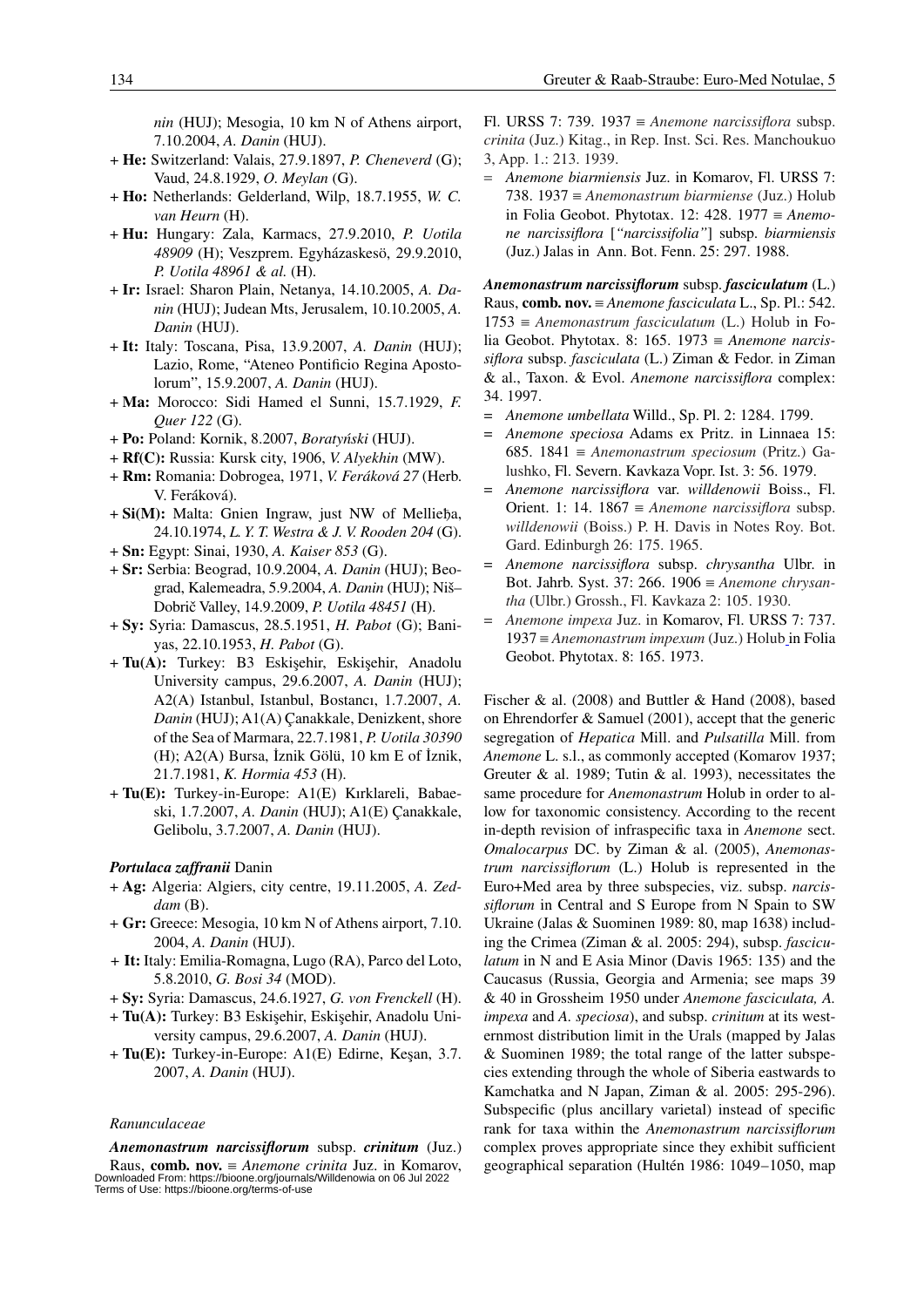829) being at the same time connected by numerous transitional forms, probably due to parallel radiations into similar habitats (Ehrendorfer 1995). Th. Raus

# *Salicaceae*

*Salix pentandrifolia* Sennikov, **nom. nov.** ≡ *Salix skvortsovii* Sennikov in Komarovia 4: 140. 2006, non Y. L. Chang & Y. L. Chou (in Chou & al. 1955: 86 [n.v.]) [– *Salix pentandroides* A. Skvortsov in Feddes Repert. Spec. Nov. Regni Veg. 64: 73. 1961, nom. inval. (Art. 37.1 of the Code; McNeill & al. 2006), non *S. pentandroides* Rouy in Rev. Bot. Syst. Géogr. Bot. 2: 168. 1904]. – Holotype: Russia, "Caucasus septentr., Balkaria, in ripa rivuli Baschyl-sugusu, alt. 1950 m", 1.9.1939, *R. Elenevsky* (MW).

*Salix skvortsovii* Sennikov was published as a new species name because the previous name used for this species, *S. pentandroides* A. Skvortsov, was found not to be validly published, with two types designated. It was dedicated to Alexei K. Skvortsov (1920–2008), the renowned Russian taxonomist of willows. Unfortunately, at that time I overlooked the existence of the earlier name *S. skvortzovii* Y. L. Chang & Y. L. Chou, which was dedicated to another Russian botanist with the same surname, Boris V. Skvortsov (1896–1980), who worked e.g. in Manchuria in NE China and used to transliterate his name as "Skvortzov". The combinations of letters "tz" and "ts" stay for the same Russian letter "u" and have identical pronunciation, the first following the traditions of German (the dominant language of scientific writing and transliteration in B. Skvortsov's times), the second, contemporary English style.

Following a request by Irina Belyaeva, the Nomenclature Committee for Vascular Plants recommended that *Salix skvortsovii* and *S. skvortzovii* be considered as confusingly similar and treated as homonyms (Brummitt 2009: 291). For this reason, a new name is needed for the Caucasian representative of the *Salix pentandra* L. group, distinguished by A. Skvortsov on the basis of its narrow and acute (not broad and obtuse) leaf-buds and concolorous leaves. A. Sennikov

#### *Gramineae*

# *Avena fatua* subsp. *cultiformis* Malzev

+ **Po:** Poland: N edge of Warthebruch, NW of Jenin, c. 0.5 km N of the main road, field, 52°42'06.2''N, 15°06'02.8''E, 40 m, 26.6.2010, *M. Ristow 460/10* (B); edge of Warthetal, N above Santok, c. 1.2 km W of Warthe bridge, field border with *Tordylium maximum, Cyanus segetum, Cota tinctoria* and *Consolida regalis*, 52°44'05.6''N, 15°23'30.9''E, 40 m, 27.6.2010, *M*. *Ristow 482/10* (B). – "This subspecies is closely related to *A. sativa* subsp. *orientalis* possibly being either a fatuoid mutation of the latter subspecies or its hybrid with *A. fatua* s.l."

(Tzvelev 1983: 350). M. Ristow & H. Scholz Downloaded From: https://bioone.org/journals/Willdenowia on 06 Jul 2022 Terms of Use: https://bioone.org/terms-of-use

*Dactylis glomerata* subsp. *merinoana* (Horjales & al.) H. Scholz, **comb. nov.** ≡ *Dactylis izcoi* subsp. *merinoana* (*"merinoiana"*) Horjales & al. in Nova Acta Ci. Compostelana, Biol. 18: 166. 2010.

*Dactylis glomerata* subsp. *stebbinsii* (Horjales & al.) H. Scholz, **comb. nov.** ≡ *Dactylis juncinella* subsp. *stebbinsii* (*"stebbinis"*) Horjales & al. in Nova Acta Ci. Compostelana, Biol. 17: 81. 2009.

#### *Dichanthium annulatum* (Forssk.) Stapf

P **Ca(F):** Canary Islands (Spain): Fuerteventura, Costa Calma, centre of the village, 11.2008, *H. Langbehn* (B). – Second record from the Canary Islands. In this region first collected in 1998 in Tenerife (Cruz & al. 2008). Naturalised in, e.g. Madeira, Crete and countries of N Africa and the Near East. H. Scholz

# *Eragrostis tenuifolia* (A. Rich.) Steud.

A **Ca(F):** Canary Islands (Spain): Fuerteventura, Costa Calma, centre of the village, 11.2008, *H. Langbehn* (B). – A species of probably African origin, now widespread throughout the Tropics. Also known from Madeira. H. Scholz

#### *Festuca brachyphylla* Schult. & Schult. f.

+ **Su:** Sweden: Torne Lappmark; Fjäll, gravel- and moorplain between Alesjaurestugorne and Tjäktjastugan, c. 35 km SW of Abisko, 750–1000 m, 21.8.1990, *R. W. Bussmann* (STU). – The area of this fescue extends from Svalbard and N Norway to the arctic parts of European and Asian Russia. H. Scholz

# *Holcus rigidus* Hochst.

A **Ge:** Germany, N. Bavaria**:** Construction site of a new highway bridge W of Waldau (5935), 12.7.2010, *M. Breitfeld* (UBT). – An endemic of the Azores, this species had never before been recorded as a casual alien. M. Breitfeld & H. Scholz

*Homalotrichon pubescens* subsp. *longifolium* (Boiss.) H. Scholz & Valdés, **comb. nov.** ≡ *Avenula pubescens* var. *longifolia* Boiss., Fl. Orient. 5: 545. 1884 ≡ *Avenula pubescens* subsp. *longifolia* (Boiss.) H. Scholz & Valdés in Willdenowia 36: 662. 2006 ≡ *Helictotrichon pubescens* subsp. *longifolium* (Boiss.) Doğan in Notes Roy. Bot. Gard. Edinburgh 40: 86. 1982.

*Poa poiformis* (Labill.) Druce (*Arundo poiformis* Labill.; *"P. caespitosa"* auct. non G. Forst.; *"P. labillardierei"* auct. non Steud.).

P **Ge:** Germany, Hesse: Frankfurt-Niedereschbach, fallow land on Homburger Landstraße (5717/44), 140 m, 3.7.1991, *H. Kramer 91/45* (FR, 2 specimens). – For this densely tufted perennial from Australia,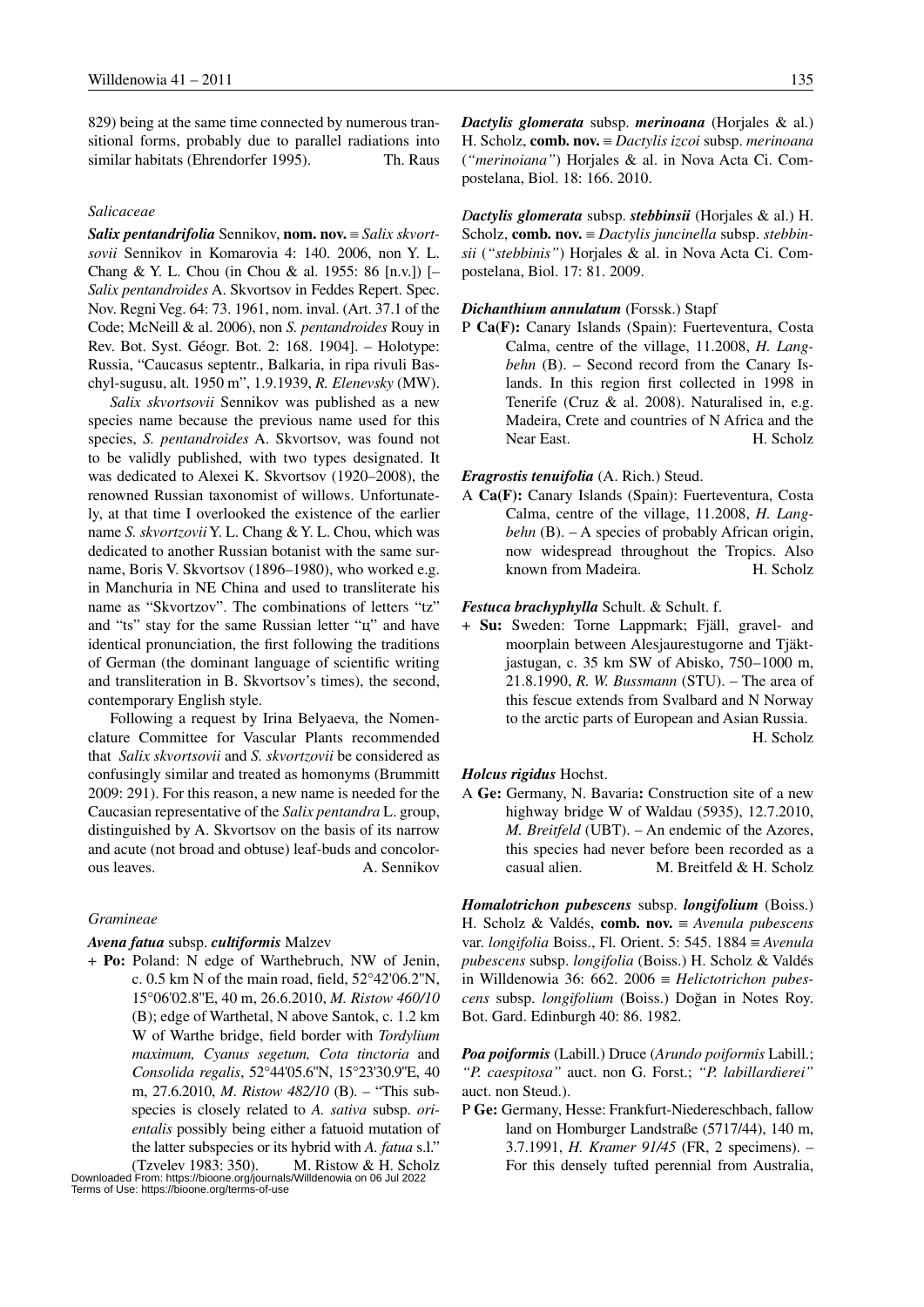compare Walsh & al. (2009: 335). Perhaps the records of *Poa labillardierei* Steud. from the British Isles, as a wool casual (Ryves & al. 1996), also belongs here. K. Baumann & H. Scholz

# **References**

- Akhani H., Edwards G. & Roalson E. H. 2007: Diversification of the Old World *Salsolae* s.l. (*Chenopodiaceae*): molecular phylogenetic analysis of nuclear and chloroplast data sets and a revised classification. [– Int. J. Pl. Sci.](http://www.ingentaconnect.com/content/external-references?article=1058-5893()168L.931[aid=9242862]) **168:** 931–956.
- Artelari R. & Georgiou O. 2003: Biosystematic study of the genus *Limonium (Plumbaginaceae)* in the Aegean area, Greece III. *Limonium* on the islands Kithira and Antikithira and the surrounding islets. – Nordic J. Bot. **22:** 483–501.
- Beck G. 1887: Flora von Südbosnien und der angrenzenden Hercegovina. – Ann. K. K. Naturhist. Hofmus. **2:** 142–183.
- Bosi G., Guarrera P. M., Rinaldi R. & Bandini Mazzanti M. 2009: Ethnobotany of purslane (*Portulaca oleracea* L.) in Italy and morfo-biometric analyses of seeds from archaeological sites of Emilia Romagna (Northern Italy). – Pp. 129–139 in: Morel J. P. & Mercuri A. M. (ed.), Plants and culture: seeds of the cultural heritage of Europe. – Bari: Edipuglia.
- Botschantzev V. P. 1968: Obzor vidov sekcii *Belanthera* Iljin roda *Salsola* L. – Bot. Zhurn. **53:** 1440–1450.
- Brummitt R. K. 2009: Report of the Nomenclature Committee for Vascular Plants: 60. – Taxon **58:** [280–292.](http://www.ingentaconnect.com/content/external-references?article=0040-0262()58L.280[aid=8993667])
- Buttler K. P. & Hand R. 2008: Liste der Gefäßpflanzen Deutschlands. – Kochia Beih. **1:** 1–107.
- Chaix D. 1785: Plantae vapincenses sive enumeratio in agro vapincensi observatarum stirpium. – Baux: [the author].
- Chaix D. 1786: Plantae vapincenses, sive Enumeratio Plantarum in agro vapincensi a valle le Valgaudemar, ad amniculum le Buech, prope Segesteronem, sponte nascentium, aut œconomice cicurum. – Pp. 309–382 in: Villars D., Histoire des plantes de Dauphiné **1.** – Grenoble: L'auteur [Reprint of Chaix 1785]
- Chou Y. L., Huang T. C., ZhangY. L., Li C. T. & Zhao T. C. 1955: Xiao Xinganling muben zhiwu [Woody plants of the Xiao Hingan Mountains]. – Beijing: Zhongguo linye chubanshe.
- Cowan R., Ingrouille M. J. & Lledó M. D. 1998: The taxonomic treatment of agamosperms in the genus *Limonium* Mill. *(Plumbaginaceae).* – Folia Geobot*.*  **33:** 353–366.
- Cristofolini G. 1991: Taxonomic revision of *Cytisus*  Desf. sect. *Tubocytisus* DC. *(Fabaceae)* – Webbia **45:** 187–219.
- Cruz Trujillo G. M., Rodríguez Delago O. & Wildpret de la Torre W. 2008: *Dichanthium annulatum* (Forssk.) Stapf, una gramínea nueva para las Islas Canarias. – Bot. Macaronés. **27:** 137–140.
- Danin A., Baker I. & Baker H. G. 1978: Cytogeography and taxonomy of the *Portulaca oleracea* L. polyploid complex. – Israel J. Bot. **27:** 177–211.
- Danin A., Domina G. & Raimondo F. M. 2008: Microspecies of the *Portulaca oleracea* aggregate found on major Mediterranean islands (Sicily, Cyprus, Crete, Rhodes). – Fl. Medit. **18:** 89–108.
- Danin A., Marrosu M., Caria M. C. & Bagella S. 2011: The status of *Portulaca oleracea* aggregate in Sardinia (Italy) and a key to its 19 microspecies. – Pl. Biosystems (in press).
- Danin A. & Reyes-Betancort J. A. 2006: The status of *Portulaca oleracea* L. in Tenerife, the Canary Islands. – Lagascalia **26:** 71–81.
- Davis P. H. (ed.) 1965: Flora of Turkey and the East Aegean Islands **1.** – Edinburgh: Edinburgh University.
- Demiri M. 1983: Flora ekskursioniste e Shqipërisë. Tiranë: Shtëpia Botuese e Librit Shkollor.
- Dikli6 N. 1972: *Chamaecytisus* Link. Pp. 497–515 in: Josifovi6 M. (ed.), Flora SR Serbije **4.** – Beograd: Srpska Akad. Nauka i Umetnosti.
- Domina G., Schäfer P. A. & Danin A. 2010: Typification and taxonomic status of *Portulaca macrantha (Portulacaceae).* – Fl. Medit. **20:** 187–191.
- Ehrendorfer F. 1995: Evolutionary trends and patterns in the *Anemoninae.* – Pl. Syst. Evol., Suppl. **9:** 283–293.
- Ehrendorfer F. & Samuel R. 2001: Contributions to a molecular phylogeny and systematics of *Anemone* and related genera *(Ranunculaceae-Anemoninae)*. – Acta Phytotax. Sin. **39:** 293–307.
- Ehrhart J. F. 1783: Bestimmung einiger Bäume und Sträucher aus unsern Lustgebüschen. – Gartenkalender **1783:** 189–192.
- Erben M. 1979: Karyotype differentiation and its consequences in Mediterranean *Limonium*. – Webbia **34:** 409–417.
- Euro+Med 2006+ [continuously updated]: Euro+Med Plantbase – the information resource for Euro-Mediterranean plant diversity. – Published at [http://ww2.](http://www2.bgbm.org/EuroPlusMed) [bgbm.org/EuroPlusMed](http://www2.bgbm.org/EuroPlusMed) [accessed 23.3.2011].
- Fischer M., Oswald K. & Adler W. (ed.) 2008: Exkursionsflora für Österreich, Liechtenstein und Südtirol, ed. 3. – Linz: Oberösterreichische Landesmuseen.
- Fodor S. S. 1974: Flora Zakarpatija. L'viv: Vidavn. Ob'edinenie Vishcha Shkola.
- Freitag H. & Özhatay E. 1997: A new subspecies of *Salsola canescens (Chenopodiaceae)* from SW Anatolia, Turkey. – [Willdenowia](http://www.ingentaconnect.com/content/external-references?article=0511-9618()27L.185[aid=9582654]) **27:** 185–190.
- Freitag H. & Rilke S. 1997: *Salsola*. Pp. 154–255 in: Rechinger K. H. (ed.), Flora iranica **173.** – Graz: Akademische Druck- und Verlagsanstalt.
- Gibbs P. E. 1969: *Chamaecytisus* Link Pp. 16–21 in: Davis P. H. (ed.), Flora of Turkey and the East Aegean islands **3.** – Edinburgh: Edinburgh University.
- Greuter W., Burdet H. M. & Long G. 1984, 1989: Med-Checklist **1, 4.** – Genève: Conservatoire et Jardin

Downloaded From: https://bioone.org/journals/Willdenowia on 06 Jul 2022 Terms of Use: https://bioone.org/terms-of-use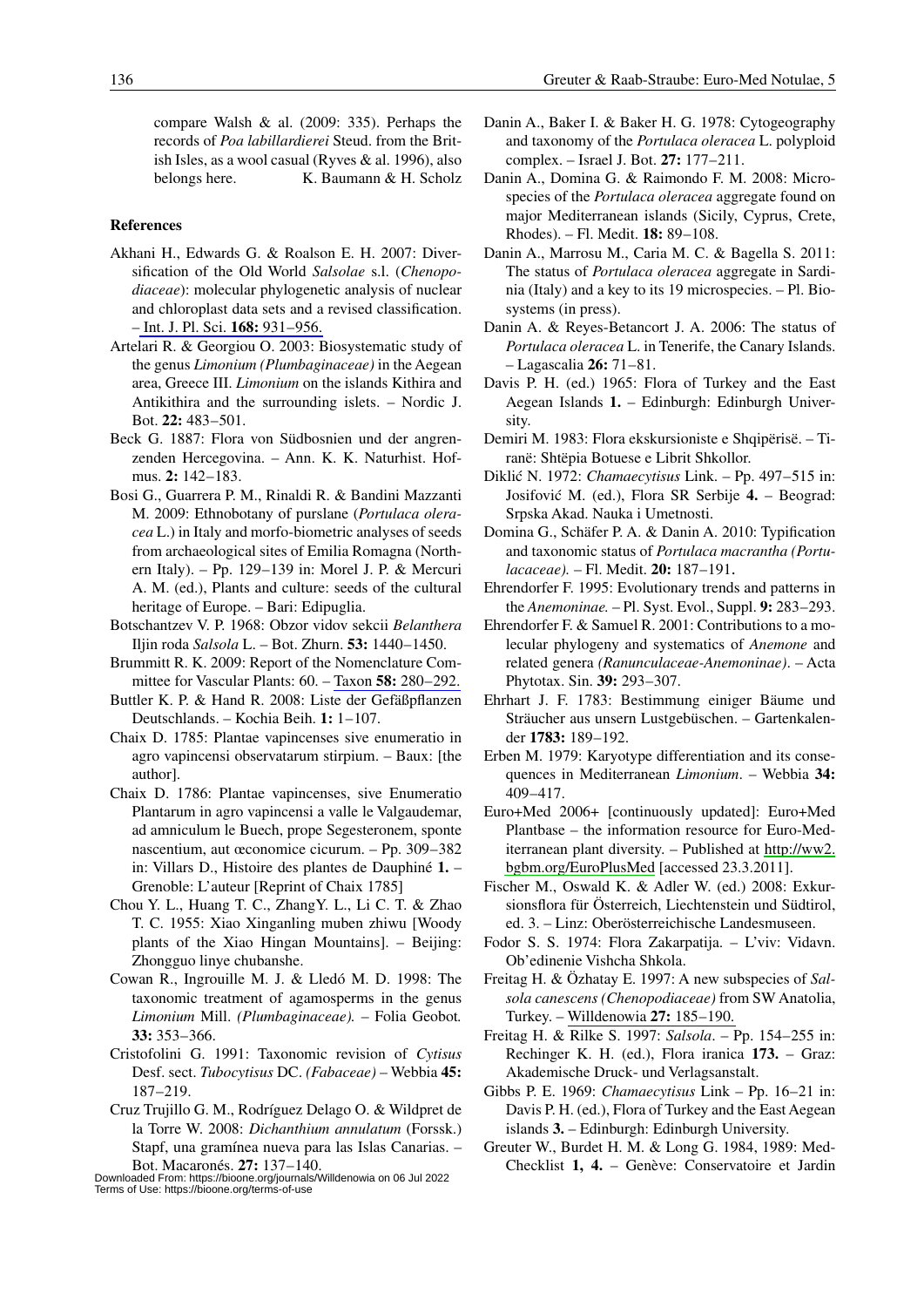botaniques, Ville de Genève; Berlin: Botanischer Garten & Botanisches Museum Berlin-Dahlem.

- Greuter W. & Raab-Straube E. von 2005: Euro+Med Notulae, 1. – [Willdenowia](http://www.ingentaconnect.com/content/external-references?article=0511-9618()35L.223[aid=8814528]) **35:** 223–239.
- Greuter W. & Raab-Straube E. von 2009: Euro+Med Notulae, 4. – [Willdenowia](http://www.ingentaconnect.com/content/external-references?article=0511-9618()39L.327[aid=9582664]) **39:** 327–333.
- Grossheim A. A. 1950: Flora Kavkasa. **4.** Moskva & Leningrad: Izdatel'stvo Akademii Nauk SSSR.
- Hand R. & Buttler K. P. 2006: Taxonomische und nomenklatorische Neuigkeiten zur Flora Deutschlands **1.** – Kochia **1:** 147–155.
- Hartig T. 1842–51: Vollständige Naturgeschichte der forstlichen Culturpflanzen Deutschlands. Heft 1–3 (1842), 4–10 (1843), 11–12 (1851). – Berlin: Förstner.
- Heywood V. H. & Frodin D. G. 1968: *Chamaecytisus*  Link. – Pp. 90–93 in: Tutin T. G., Heywood V. H., Burges N. A., Moore D. M., Valentine D. H., Walters S. M. & Webb D. A. (ed.), Flora europaea **2.** – Cambridge: Cambridge University.
- Holub J. 1986: Comments on the "Med-Checklist 1". Preslia **58**: 289–306.
- Horjales M., Laso G. & Redondo N. 2009: *Dactylis glomerata* L. *(Poaceae)* en la Península Ibérica. – Nova Acta Ci. Compostelana, Biol. **17:** 65–85.
- Hultén E. & Fries M. 1986: Atlas of North European vascular plants north of the tropic of cancer **1–3.** – Königstein: Koeltz.
- Jalas J. & Suominen J. (ed.) 1989: Atlas Florae europaeae. Distribution of vascular plants in Europe **8.** – Helsinki: Committee for Mapping and the Flora of Europe.
- Jonsell B. (ed.) 2000: Flora nordica **1.** Stockholm: Bergius Foundation.
- Kadereit G. & Freitag H. 2011: Molecular phylogeny of *Camphorosmeae (Camphorosmoideae, Chenopodiaceae)*: implications for biogeography, evolution of C4 photosynthesis and taxonomy. – Taxon **60:** [51–78.](http://www.ingentaconnect.com/content/external-references?article=0040-0262()60L.51[aid=9582663])
- Kadereit G., Borsch T., Weising K. & Freitag H. 2003: Phylogeny of *Amaranthaceae* and *Chenopodiaceae* and the evolution of  $C_4$  photosynthesis. – Int. J. Pl. Sci. **164:** [959–986.](http://www.ingentaconnect.com/content/external-references?article=1058-5893()164L.959[aid=6876538])
- Kagalo A. A. 1999: Checklist of *Fabaceae* of the western Ukraine. – Acta Bot. Fenn. **162:** 137–140.
- Koch K. 1872: Dendrologie. Bäume, Sträucher und Halbsträucher, welche in Mittel- und Nord-Europa im Freien kultivirt werden, kritisch beleuchtet. **2/1,** die Mono- und Apetalen, mit Ausnahme der Cupuliferen, enthaltend. – Erlangen: Enke.
- Komarov V. L. (ed.) 1936, 1937: Flora SSSR **5, 7**. Moskva & Leningrad: Izdatel'stvo Akademii Nauk SSSR.
- Kuzmanov B. 1976: *Chamaecytisus* Link. Pp. 74–119 in: Jordanov D. (ed.): Flora na Narodna Republika Bălgarija **6.** – Sofija: Izdatelstvo na Bălgarskata Akademija na Naukite.
- Lambinon J. & Kerguélen L. 1988: Trois combinaisons nomenclaturales nouvelles relatives à la flore corse. – Candollea **43:** 405–406.

Downloaded From: https://bioone.org/journals/Willdenowia on 06 Jul 2022 Terms of Use: https://bioone.org/terms-of-use

- Lledó M. D., Crespo M. B., Fay M. F. & Chase M. W. 2005: Molecular phylogenetics of *Limonium* and related genera *(Plumbaginaceae)*: biogeographical and systematic implications. – [Amer. J. Bot.](http://www.ingentaconnect.com/content/external-references?article=0002-9122()92L.1189[aid=9582661]) **92:** 1189–1198.
- Manitz H. 1975: Friedrich Ehrhart's botanische Publikationen. – Taxon **24:** 469–474.
- McNeill J., Barrie F., Burdet H. M., Demoulin V., Hawksworth D. L., Marhold K., Nicolson D. H., Prado J., Silva P. C., Skog J. E., Wiersema J. H. & Turland N. J. 2006: International Code of Botanical Nomenclature (Vienna Code) adopted by the Seventeenth International Botanical Congress Vienna, Austria, July 2005. – Regnum Veg. **146.**
- Micevski K. 2001: Flora na Republika Makedonija **1(5).** – Skopje: Makedonska Akademija na Naukite i Umetnostite.
- Morin N. R. & Flora of North America Editorial Committee (ed.) 1997: Flora of North America north of Mexico **3.** – New York: Oxford University.
- Oprea A. 2005: Lista critică a plantelor vasculare din România. – Iași: Univ. "Alexandru Ioan Cuza".
- Papatsou S. & Phitos D. 1975: Two new taxa from the eastern Aegean. – Notes Roy. Bot. Gard. Edinburgh **34:** 203–204.
- Perret P. & Burdet H. M. 1981: 2. Les "Plantae Vapincenses" de Dominique Chaix et les traveaux floristiques de Dominique Villars en Dauphiné. – Pp. 400–408 in Burdet, H. M. (ed.), Med-Checklist notulae bibliographicae, 1 et 2. – Candollea **36:** 397–408.
- Pifkó D. 2009: Schur's *Cytisus* taxa. Stud. Bot. Hung. **40:** 143–163.
- Pignatti S. 1962: Studi sui *Limonium*, V. Note sulla sistematica delle specie iberiche di *Limonium*. – Collect. Bot. (Barcelona) **6:** 293–330.
- Pouzar Z. 1982: Otázka správného jména pro olši zelenou. – Cas. Nár. Muz. Praze, Rada Prír. **151:** 20.
- Qosja X. (ed.) 1992: Flora e Shqiperisë **2.** Tiranë: Akademia e Shkencave e Republikas se Shqipërisë.
- Ricceri C. & Arrigoni P. V. 2000: L'aggregato di *Portulaca oleracea* L. *(Portulacaceae)* in Italia. – Parlatorea **4:** 91–97.
- Ryves T. B., Clement E. J. & Foster M. 1996: Alien Grasses of the British Isles. – London: Botanical Society of the British Isles.
- Sennikov A. 2006: Miscellaneous nomenclatural notes (II). – Komarovia **4:** 138–154.
- Täckholm V. & Boulos L. 1974: Supplementary notes to the Students' Flora of Egypt, Second Edition. – Publ. Cairo Univ. Herb. **5.**
- Tolmachev A. I., Packer J. G. & Griffiths G. C. D. (ed.) 2000: Flora of the Russian Arctic. A critical review of the vascular plants occurring in the Arctic region of the former Soviet Union. **3.** – Berlin: Cramer.
- Tutin T. G., Burges N. A., Chater A. O., Edmondson J. R., Heywood V. H., Moore D. M., Valentine D. H., Walters S. M. & Webb D. A. (ed.) 1993: Flora europaea, ed. 2, **1.** – Cambridge: Cambridge University.